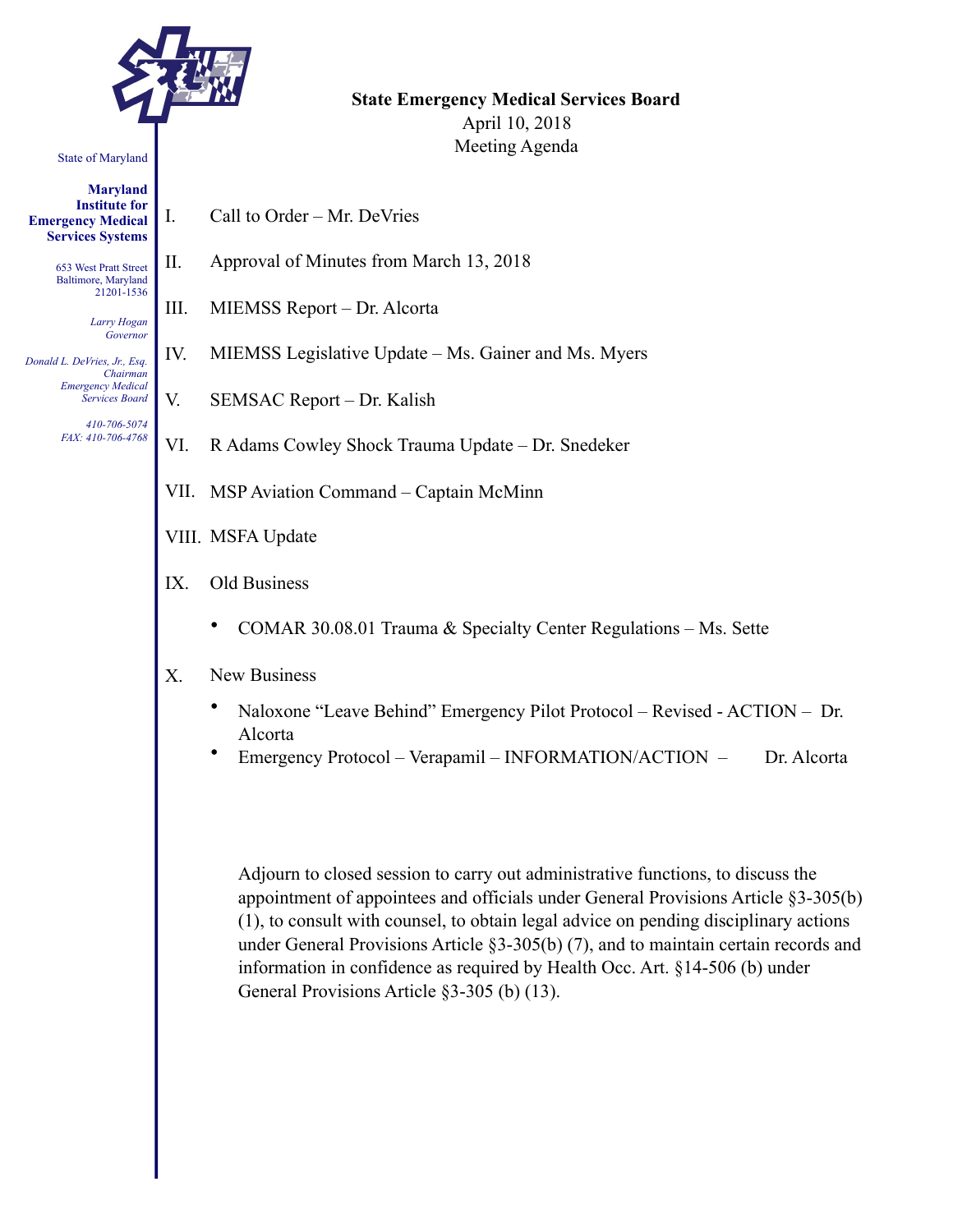

# **State Emergency Medical Service Board April 10, 2018**

#### State of Maryland

**Maryland Institute for Emergency Medical Services Systems** 

> 653 West Pratt Street Baltimore, Maryland 21201-1536

> > *Larry Hogan Governor*

*Donald L. DeVries, Jr., Esq. Chairman Emergency Medical Services Board* 

> *410-706-5074 FAX: 410-706-4768*

**Board Members Present:** Donald L. DeVries, Jr., Esq., Chairman; Murray Kalish, MD; Dany Westerband, MD; Mary Alice Vanhoy, RN; Kyrle W. Preis III; Sally Showalter, RN; David Hexter, MD; Sherry Adams; Dean E. Albert Reece, MD (phone); Jim Scheulen

#### **Board Members Absent:**

**Others Present:** Alex Cardella

**MSPAC:** Director Lance Wood

**RACSTC**: Dr. Snedeker

**MFRI:** Larry Preston

**MSFA:** Johnie Roth

**MIEMSS**: Ms. Gainer; Dr. Alcorta; Dr. Floccare; Ms. Abramson; Ms. Aycock; Dr. Bailey; Mr. Brown; Mr. Hurlock; Ms. Mays; Ms. Myers; Mr. Schaefer; Ms. Goff

**OAG:** Mr. Magee; Ms. Sette

Mr. DeVries called the meeting to order at 9:05 am.

Mr. DeVries asked for the approval of the minutes from March 13, 2018 meeting.

**ACTION: Upon the motion by Dr. Kalish, seconded by Ms. Showalter, the Board voted unanimously to approve the minutes of the EMS Board meeting held on March 13, 2018.** 

Mr. DeVries announced the resignation of Fred Cross from the EMS Board; he said we are waiting on the Governor's appointment to represent the volunteer providers. He said that Jim Scheulen has been appointed to serve as the Hospital Administrator representative to the EMS Board. Mr. DeVries said that Chief Kyrle Preis and Dr. David Hexter's terms on the EMS Board have ended. Governor Hogan has appointed Chief John Butler and Dr. Bill Frohna to serve in their vacated positions.

Mr. DeVries, Ms. Gainer and Dr. Alcorta presented Chief Preis and Dr. Hexter with plaques from the EMS Board and MIEMSS staff in appreciation of their many years of service on the Board and for their unwavering support of the EMS System.

**Minutes**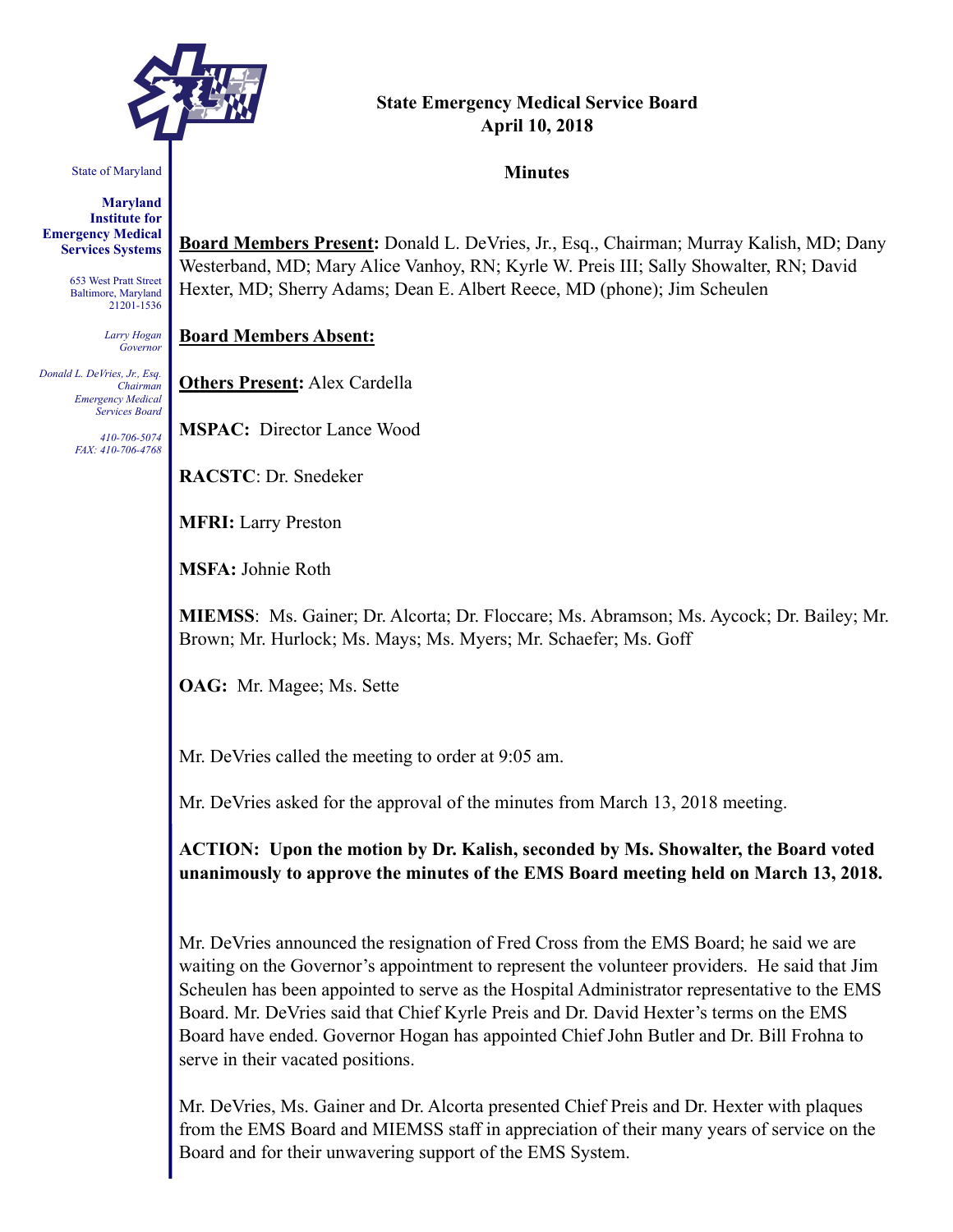# **MIEMSS**

Dr. Alcorta highlighted several topics from the written copy of the MIEMSS Report that was distributed.

# Baltimore 911 Center

Dr. Alcorta said that there had been a recent intrusion into the Baltimore City CAD system; but, 911 calls were not interrupted. Baltimore City reverted to their back-up paper system until they could return to the CAD. An investigation into the intrusion into the CAD system is ongoing.

# **CRT**

Dr. Alcorta said that a Town Hall meeting will be held on April 17th to discuss the future of CRT Licensure in Maryland. Topics of discussion will include the loss of CRT – National Registry Testing, continuation of CRT Licensure and consideration of Advanced EMT as a state certification.

# State EMS Medical Director

Dr. Alcorta said that he will be retiring as State EMS Medical Director on November 1, 2018. In order to maintain continuity, MIEMSS is currently seeking to hire a contractual Associate State Medical Director with anticipation to hire as the next Maryland EMS Medical Director.

#### Communications Upgrade Project

Dr. Alcorta said that the MIEMSS staff has met with the DoIT liaison and the Board of Public Works (BPW) staff in anticipation of presenting to the BPW in May 2018.

# eMEDS® / Health Information Exchange

The CRISP/eMEDS integration project pilot program beta test has begun in Montgomery, Prince George's and Talbot Counties.

# Walter Reed National Military Medical Center (WRNMMC)

Ms. Gainer said the Andrew Naumann, Region II Administrator, will be the liaison for MIEMSS to WRNMMC. Andrew will be working with WRNMMC on the four areas of interest: Statewide Disaster Response, Trauma Physician Training, Patient Rehabilitation and Trauma Research.

# Cardiac Rescue Technician (CRT)

Dr. Alcorta said there that the Town Hall meeting on April 17<sup>th</sup> to discussion the future of CRT Licensure in Maryland will be held at the Howard County FRS Training Center.

# Opioid Crisis

Dr. Alcorta reported on the recently identified synthetic cannabinoids laced with rodenticides that has killed one person in Maryland.

#### Prevention

April is National Distracted Driving Awareness Month a united effort to recognize and eliminate preventable deaths from distracted driving. This year, a new component has been introduced. Drowsy driving is an issue with everyone however shift workers, such as emergency services and hospital workers are at a higher risk.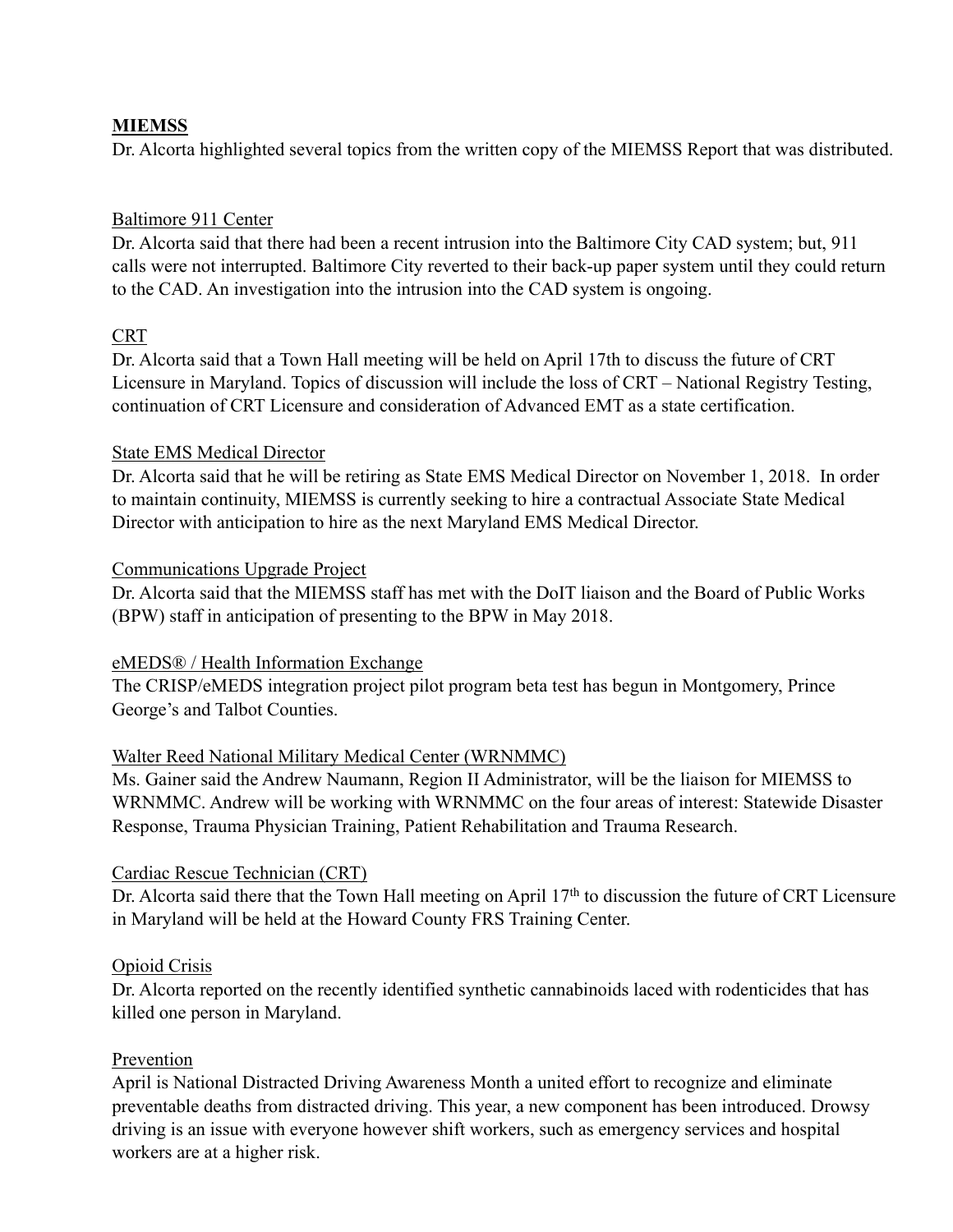The week of May 20, 2018 is EMS Week.

Ms. Gainer added that MIEMSS, MFRI and the MSFA leadership is scheduled to meet in May 2018.

# **MIEMSS Legislative Report**

Ms. Gainer said that the EMSOF and MIEMSS Budget hearings went well. The EMSOF is predicted to be solvent through 2024. The Senate Finance Committee asked when MIEMSS would start looking for an increase for the EMFOF.

# SB 682 Medical Assistance Program and Health Insurance-EMS Providers-Coverage and Reimbursement of Services

Ms. Gainer said that SB 682 requires the Maryland Health Care Commission and the Maryland Institute for Emergency Medical Services Systems (MIEMSS), in consultation with specified entities, to jointly (1) develop a statewide plan for the reimbursement of services provided by emergency medical services (EMS) providers to Medicaid recipients; (2) identify a process for obtaining Medicare reimbursement for such services; (3) study and make recommendations regarding the desirability and feasibility of reimbursement for such services provided to privately insured individuals; and (4) submit the plan and the study results to the Governor and General Assembly by January 1, 2019. The bill takes effect July 1, 2018.

# SB 175 (HB 371) Emergency Medical Services-Emergency Medical Services Board

Ms. Myers said that SB175/HB371 repeals the prohibition against the Governor appointing to the EMS Board a member of the Board of Regents of the University System of Maryland, or an officer or fulltime employee of the Medical System Corporation or the University of Maryland, Baltimore Campus. Instead, prohibits the Governor from appointing to the EMS Board more than two persons in total from the same health system, health system and medical school that are affiliated, or medical schools under the same governing board. The bill takes effect October 1, 2018.

# HB 359 (SB 309) Health-Reporting of Overdose Information

Ms. Myers said the HB359/SB309 allows EMS providers and law enforcement officers (LEOs) to report location information when they encounter individuals suffering from an overdose to help identify geographic areas where higher incidences of overdose are occurring. The information is to be submitted via a secure technology platform, including the Washington / Baltimore High Intensity Drug Trafficking Area (HIDTA) overdose mapping application (known as "OD Map") or other programs operated by federal, state, or local governments. The bill also requires MIEMSS to submit location information from EMS patient care reports submitted to MIEMSS. The location information to be provided is: 1) date and time of overdose; 2) approximate address where overdose occurred or where victim was encountered; 3) whether an opioid reversal drug was administered; and 4) whether the overdose was fatal or nonfatal. Exact addresses of the overdose location may not be published by LEOs without a valid public safety concern. Information provided may not be used for criminal investigations or prosecutions and providers and MIEMSS are immune from civil and criminal liability. The Opioid Operational Command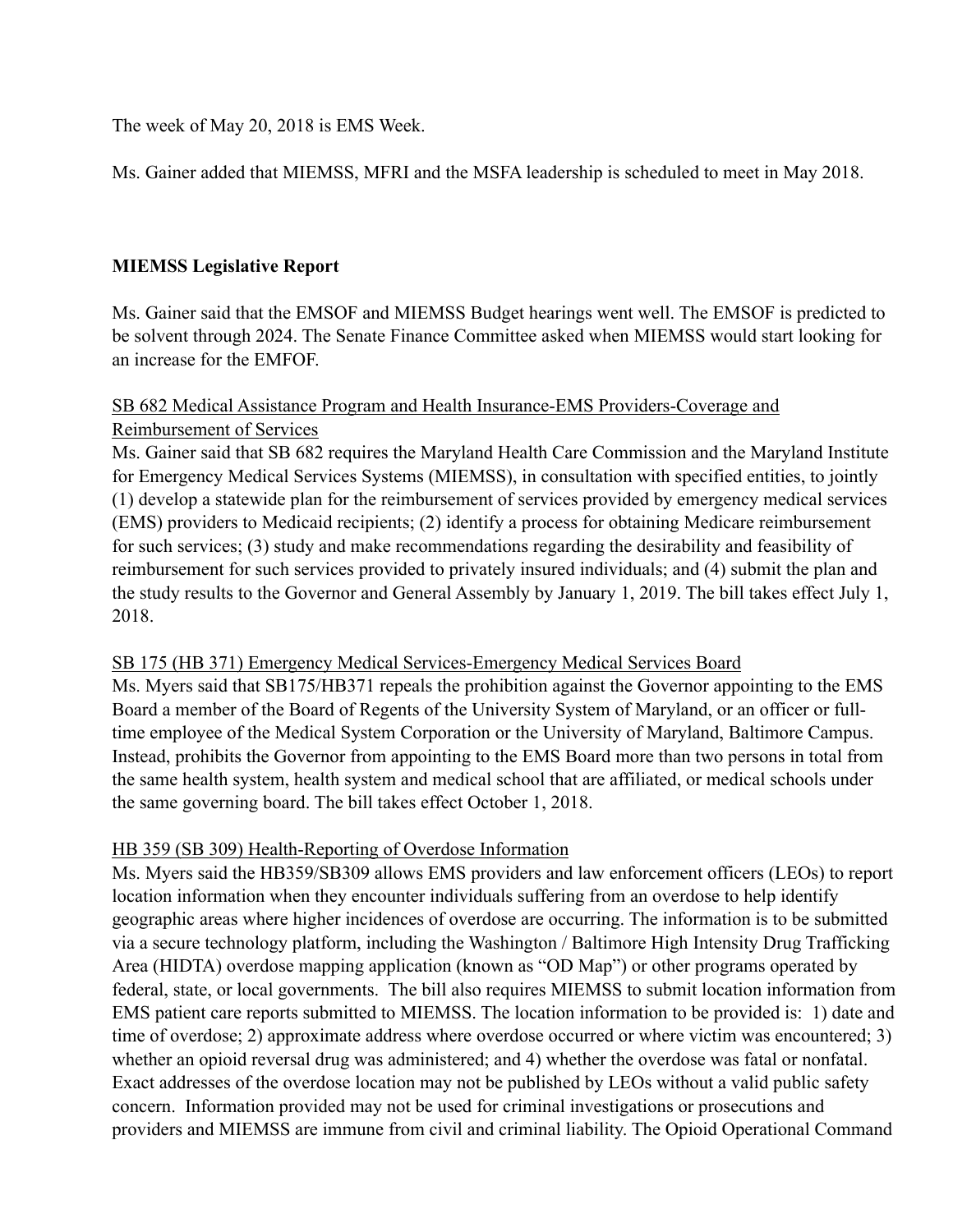Center must provide a report to legislature by January 1, 2019. The bill takes effect July 1, 2018. Ms. Myers added that MIEMSS is working on compliance with the Bill.

# HB 106 (SB475)-Emergency Vehicles-Organ Delivery Vehicles

Ms. Myers said that HB106/SB475 adds organ delivery vehicles to the list of emergency vehicles in the Transportation Article and stipulates that operators of organ delivery vehicles may not exercise the privileges for emergency vehicles in the Transportation Article unless they complete an emergency vehicle operator course approved by MFRI. The Transportation Administration may only designate organ delivery vehicles registered to a federally-designated organ procurement organization or a professional organ transport organization. The bill takes effect on October 1, 2018.

# HB 634 (SB 285) Commission to Advance Next Generation 9-1-1 Across Maryland

Ms. Myers said that HB634/SB285 establishes the Commission to Advance Next Generation 9-1-1 Across Maryland to study and make recommendations regarding the implementation, management, operation and ongoing development of NG 9-1-1 emergency communications system and other factors. The bill takes effect June 1, 2018.

Ms. Myers highlighted a few of the "Unfavorable-Withdrawn-No Movement" Bills from the session, including HB 139 EMS Motorcycle Response Unit, HB 140 EMS Bicycle Response Unit, and HB 1764 Public Health-Overdose Response Program-Dispensing of Naloxone by Paramedics.

Mr. DeVries and Ms. Gainer thanked MIEMSS Partners, EMS Jurisdictions and MIEMSS staff for their work on all the 2018 legislative initiatives.

Dr. Hexter said he would assist in any way with the MIH initiative moving forward.

# **SEMSAC**

Dr. Kalish announced the resignation, as a SEMSAC member, of Tom Gianni who is retiring from the Maryland State Highway Office in May 2018.

Dr. Kalish said that the 2018 PDTree Project Research Protocol, the Emergency Verapamil protocol, the Naloxone "Leave Behind" pilot protocol, and the Baltimore City Stabilization Center Pilot Project were approved for recommendation to the EMS Board.

# **MSFA**

Mr. Hurlock recognized the MSFA Legislative team of Cox, Smith and Roth for their work during the 2018 session. He said that all three members are retiring from the MSFA Legislative Committee. He also thanked the EMSOF partners for the cooperative work during the session.

Ms. Gainer thanked Mr. Hurlock for his work during the session.

# **RACSTC**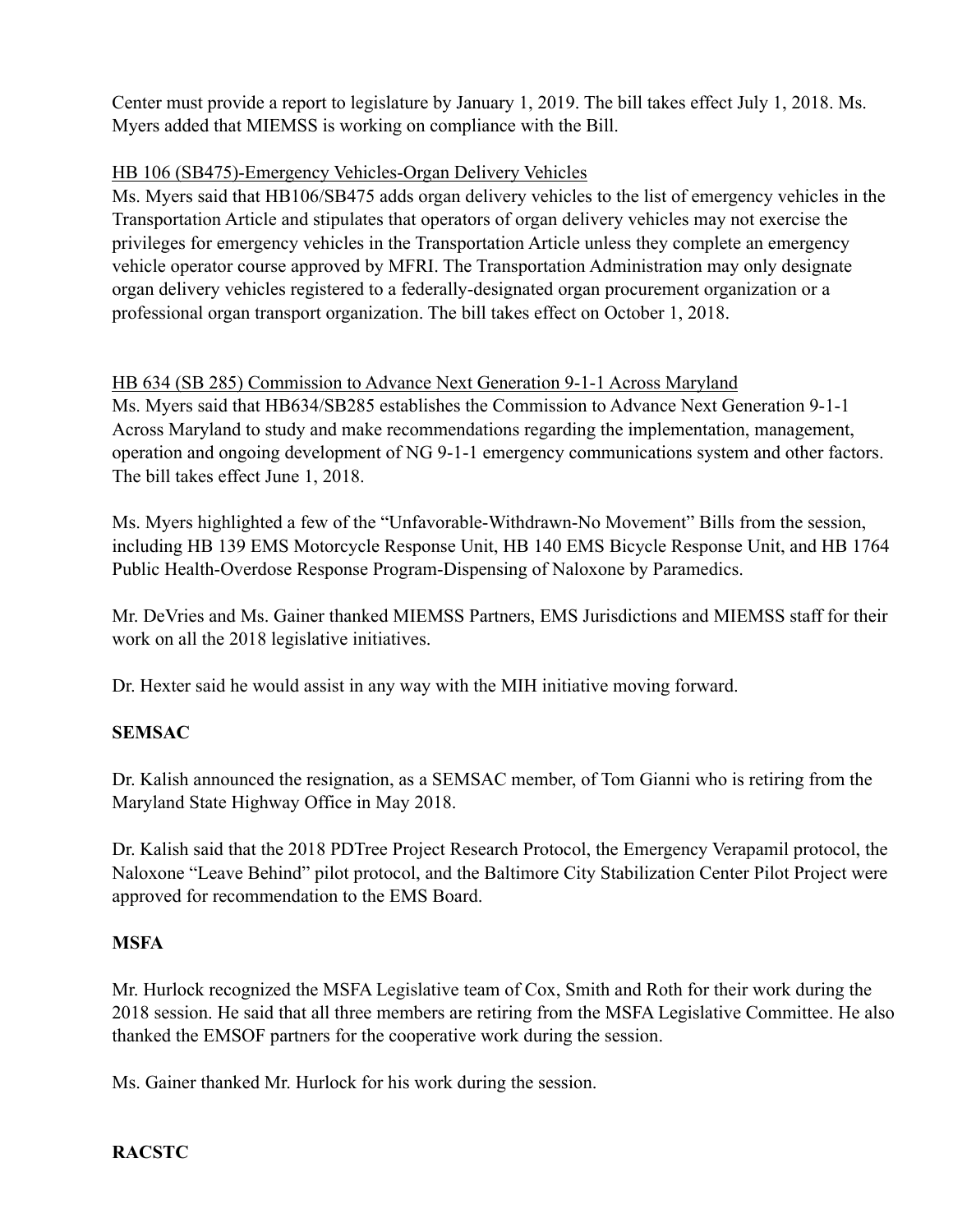Dr. Snedeker highlighted the number of patient visits, the loss of inter-facility transfers, length of patient stays, usage of the hyperbaric chamber, the Stop the Bleed campaign and EMS Outreach programs within the distributed written R Adams Shock Trauma Center report. She added that the RACSTC Gala will be on April 28, 2018.

#### **MSPAC**

Director Wood, MSPAC Flight Operations, gave an update on the status of the Flight Training Device (FTD) and invited the EMS Board to hold an upcoming Board meeting at the MSPAC hanger at Martins State Airport to see a demonstration of the FTD.

Director Wood said that after a nationwide search, interviews for Deputy Director will be held on April 24th and 25th. He added that the process has begun to fill 8 of the 12 pilot with interviews to begin in May.

#### **OLD BUSINESS**

#### COMAR 30.08.01 Trauma & Specialty Center Regulations

Ms. Sette said after publishing in the *Maryland Register*, no comments were received. Ms. Sette asked for approval.

**ACTION: Upon the motion by Dr. Kalish, seconded by Ms. Vanhoy, the Board voted unanimously to approve the updated regulations.**

#### **NEW BUSINESS**

Naloxone "Leave Behind" Emergency Pilot Protocol (Updated) A copy of the protocol was distributed.

Dr. Alcorta gave an overview of the change (following evaluation by a crisis intervention team at a fire/ EMS station (e.g. Safe Station for opioid treatment referral) that has identified an opioid dependent individual when immediate placement cannot occur and the individual is released) to the optional protocol and asked for approval to implement.

**ACTION: Upon the motion by Chief Preis, seconded by Dr. Kalish, the Board voted unanimously to approve the updated Naloxone "Leave Behind" Emergency Pilot Protocol upon the completion of the MOU with the MDH.** 

Emergency Protocol – Verapamil

Dr. Alcorta said due to the shortage of diltiazem, Mr. DeVries, EMS Board Chairman, approved Verapamil as a substitute. EMS Operational Programs will have the option of addressing this shortage by 1) Using verapamil on an emergency bases for the diltiazem indications or 2) for jurisdictions that have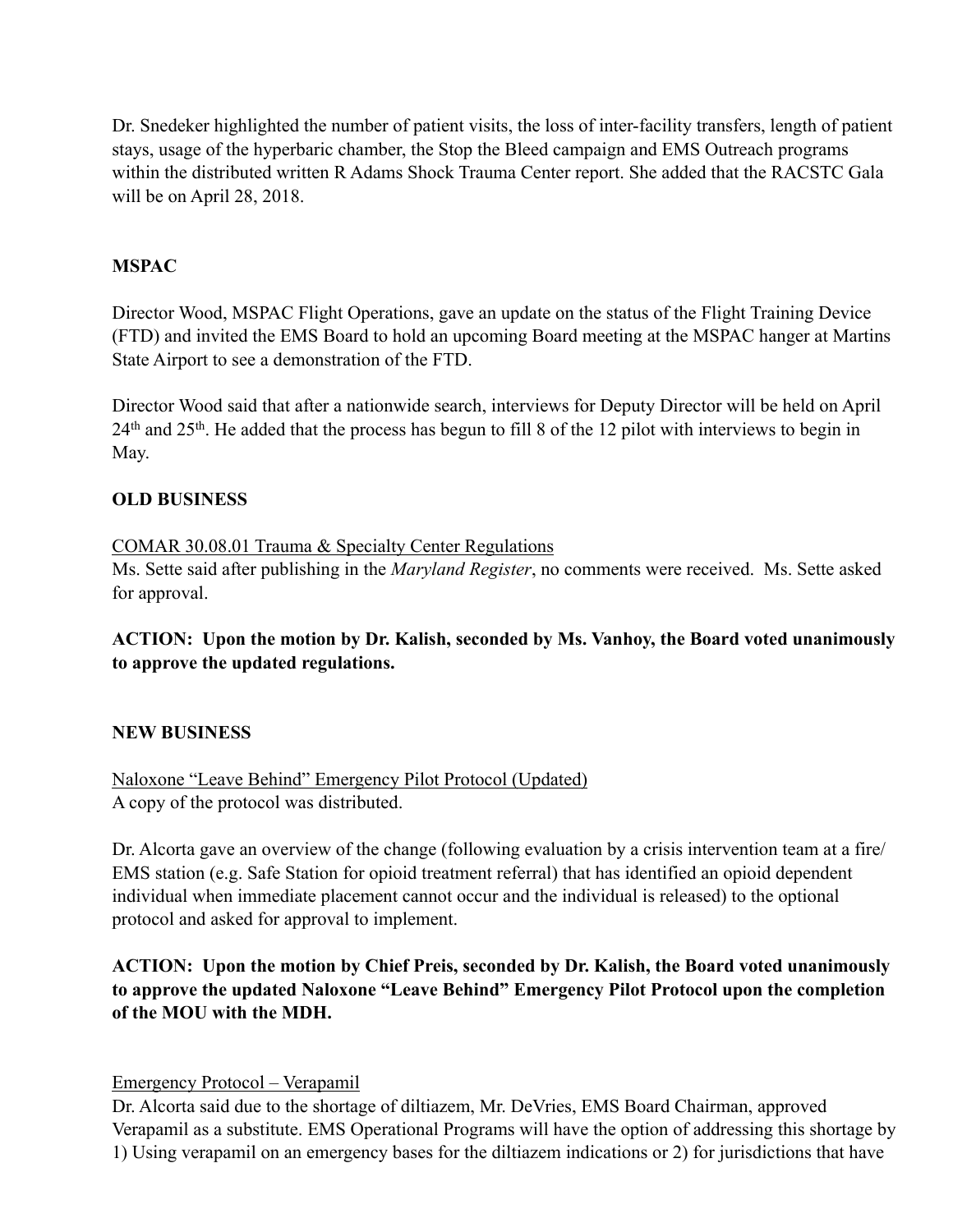refrigeration units on their ambulances, or are willing to exchange supplies of the liquid diltiazem every 30 days, may continue to use diltiazem.

# **ACTION: Upon the motion of Dr. Westerband, seconded by Dr. Kalish the EMS Board voted unanimously to approve the decision for the Emergency Protocol for Verapamil.**

Mr. DeVries presented Dr. Hexter and Chief Preis a plaque in appreciation for their years of service to the EMS Board and the EMS system.

# **Upon the motion of Dr. Hexter, seconded by Dr. Westerband, the EMS Board adjourned to closed session**.

The EMS Board adjourned to closed session to carry out administrative functions, to discuss the appointment of appointees and officials under General Provisions Article §3-305(b)(1), to consult with counsel, to obtain legal advice on pending disciplinary actions under General Provisions Article §3-305(a) (7), and to maintain certain records and information in confidence as required by Health Occ. Art. §14-506 (b) under General Provisions Article §3-305 (a) (13).

# **In Closed Session:**

**Board Members Present:** Donald L. DeVries, Jr., Esq., Chairperson; Murray Kalish, MD, Dany Westerband, MD; Sally Showalter, RN.; Mary Alice Vanhoy, RN; Chief Kyrle W. Preis III, NREMT-P; James Scheulen, NREMT-P; Sherry Adams; David Hexter, M.D.; Dean E. Albert Reece, M.D. (by phone).

# **Board Members Not Present**: George A. Cross, Jr.;

**MIEMSS:** Ms. Gainer; Dr. Alcorta; Ms. Aycock; Ms. Abramson; Ms. Goff; Mr. Schaefer.

OAG: Mr. Magee; Ms. Sette.

# **In closed session:**

- 1. The Board considered a Primary Stroke Center designations;
- 2. The Board considered EMS provider disciplinary actions; and
- 3. The Board discussed the Executive Director position; and
- 4. The Board discussed plans for orientation for the three new members of the EMS Board.

# **The Board returned to open session.**

**In open session:**